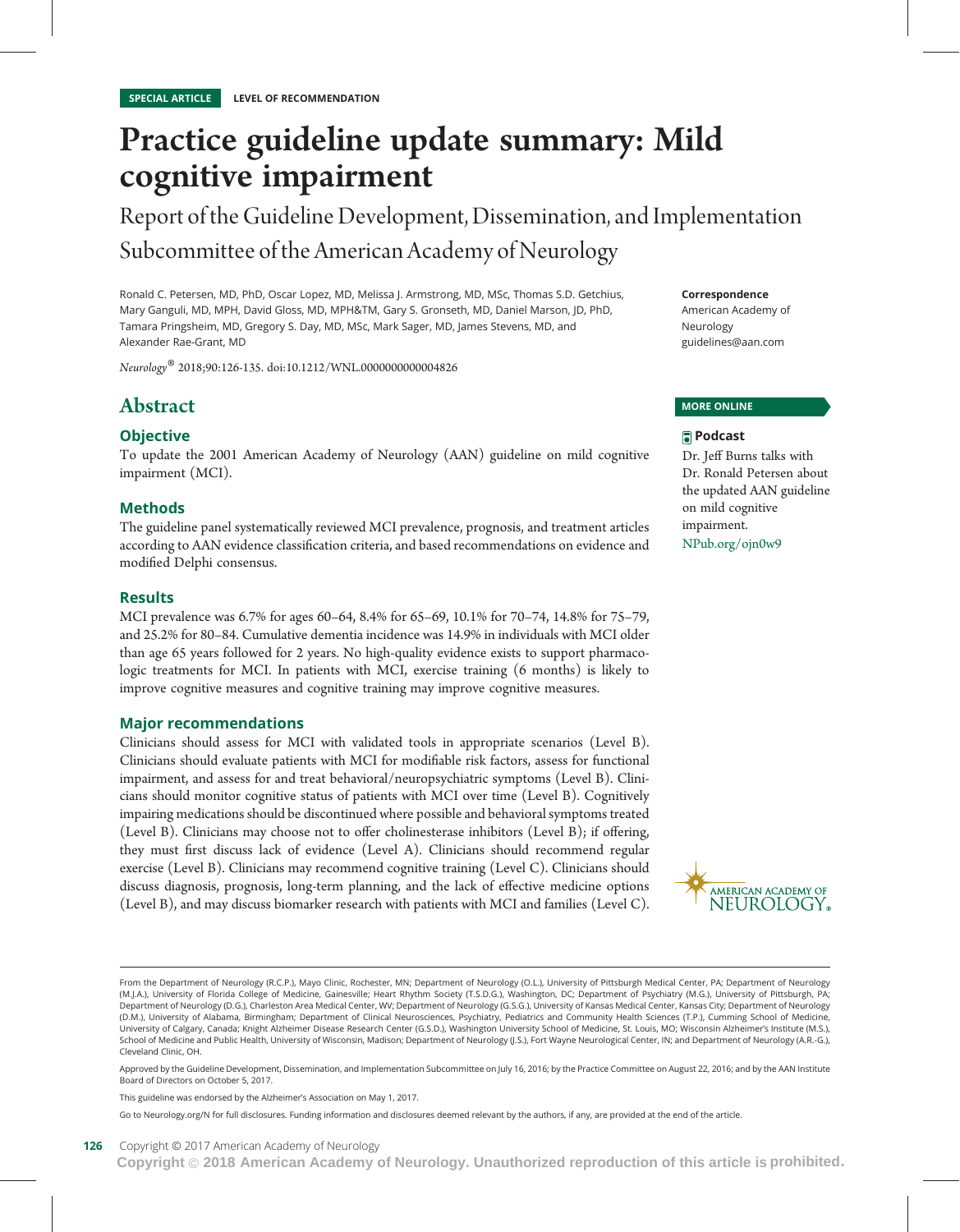## **Glossary**

 $AAN =$  American Academy of Neurology;  $AD =$  Alzheimer disease;  $aMCI =$  amnestic mild cognitive impairment;  $CI =$ confidence interval; CIND = cognitively impaired, no dementia; FDA = Food and Drug Administration; IADL = instrumental activities of daily living;  $MCI =$  mild cognitive impairment;  $RR =$  relative risk.

Mild cognitive impairment (MCI) is a condition in which individuals demonstrate cognitive impairment with minimal impairment of instrumental activities of daily living  $(IADL)^{1-3}$ Although MCI can be the first cognitive expression of Alzheimer disease (AD), it can also be secondary to other disease processes (i.e., other neurologic, neurodegenerative, systemic, or psychiatric disorders). $4$  The term amnestic MCI (aMCI) describes a syndrome in which memory dysfunction predominates; in nonamnestic MCI, impairment of other cognitive features (e.g., language, visuospatial, executive) is more prominent.<sup>2</sup>

This practice guideline updates a 2001 American Academy of Neurology (AAN) practice parameter with recommendations concerning the diagnosis and treatment of MCI.<sup>5</sup> The guideline focuses on presumed idiopathic or neurodegenerative MCI—particularly relating to AD—rather than mild cognitive changes relating to potentially reversible causes (e.g., metabolic, vascular, systemic, or psychiatric disorders) or Parkinson disease–MCI or vascular cognitive impairment, as these may have different epidemiologic and treatment spectra than AD. This article summarizes the guideline findings, conclusions, and recommendations. The full text of the guideline, including appendices e-1 through e-8, is available as supplemental data [\(links.lww.](http://links.lww.com/WNL/A125) [com/WNL/A125\)](http://links.lww.com/WNL/A125), as are tables e-1 through e-3 [\(links.lww.com/](http://links.lww.com/WNL/A34) [WNL/A34](http://links.lww.com/WNL/A34)) and references e1–e50 [\(links.lww.com/WNL/A50\)](http://links.lww.com/WNL/A50).

The guideline addresses 4 questions:

- 1. What is the prevalence of MCI in the general population?
- 2. What is the prognosis for patients diagnosed with MCI for progression to a diagnosis of dementia, and how does this compare with an age-matched general population?
- 3. What pharmacologic treatments are effective for patients diagnosed with MCI?
- 4. What nonpharmacologic treatments are effective for patients diagnosed with MCI?

This guideline does not review the rapidly evolving field of biomarker research in MCI; the guideline panel determined that this should be the subject of a future guideline or systematic review. In addition, the potential psychological distress of a diagnosis of MCI (which has been discussed in the literature) was not one of the questions reviewed by the expert panel for this guideline.<sup>6</sup>

#### **O** Supplemental Data

Full text of guideline at: [NPub.org/4evlhy](http://NPub.org/4evlhy)

## Description of the analytic process

This practice guideline principally follows the methodologies described in the 2004 edition of the AAN's guideline development process manual.<sup>7</sup> Conclusions and recommendations were developed in accordance with the process outlined in the 2011 guideline development process manual, as amended to include the updated scheme for classifying therapeutic articles.<sup>8</sup> The complete guideline provides a description of the exact methodology followed, including the processes of convening the author panel, performing the literature search, and reviewing the evidence. In accordance with the 2011 guideline manual, recommendations were based not only on the evidence in the systematic review, but also on strong related evidence, established principles of care, and inferences. The level of obligation for each recommendation was based on the strength of these premises and the risk–benefit ratio of following the recommendation, with adjustments based on importance of outcomes, variation in patient preferences, feasibility/availability, and patient costs. Consensus was determined by a modified Delphi voting process in accordance with prespecified rules.<sup>8</sup>

The panelists noted that various definitions of MCI and of related terms, such as cognitively impaired, no dementia (CIND), were used in the reviewed literature. Variation was based on different ascertainment methods, different neuropsychological measures, different measure thresholds, and requirements for different cognitive deficits. There was also variation in the use of aMCI and nonamnestic MCI in these studies. To address these discrepancies, the panelists reflected the specific definition used for a study where feasible in the evidence synthesis tables and guideline text, and provided specific comments on the potential effect of differing definitions.

## Analysis of evidence

#### What is the prevalence of MCI in the general population?

#### **Background**

Various definitions of MCI have been used over time, reflecting an evolution of thought from primarily focusing on amnesia to including other cognitive deficits. Because memory deficits are the clinical hallmark of AD, some groups used criteria for MCI that required the presence of memory deficits in isolation (e.g., aMCI),  $3,9,10$  and others included a broader definition that included either single-domain

Copyright © 2018 American Academy of Neurology. Unauthorized reproduction of this article is prohibited.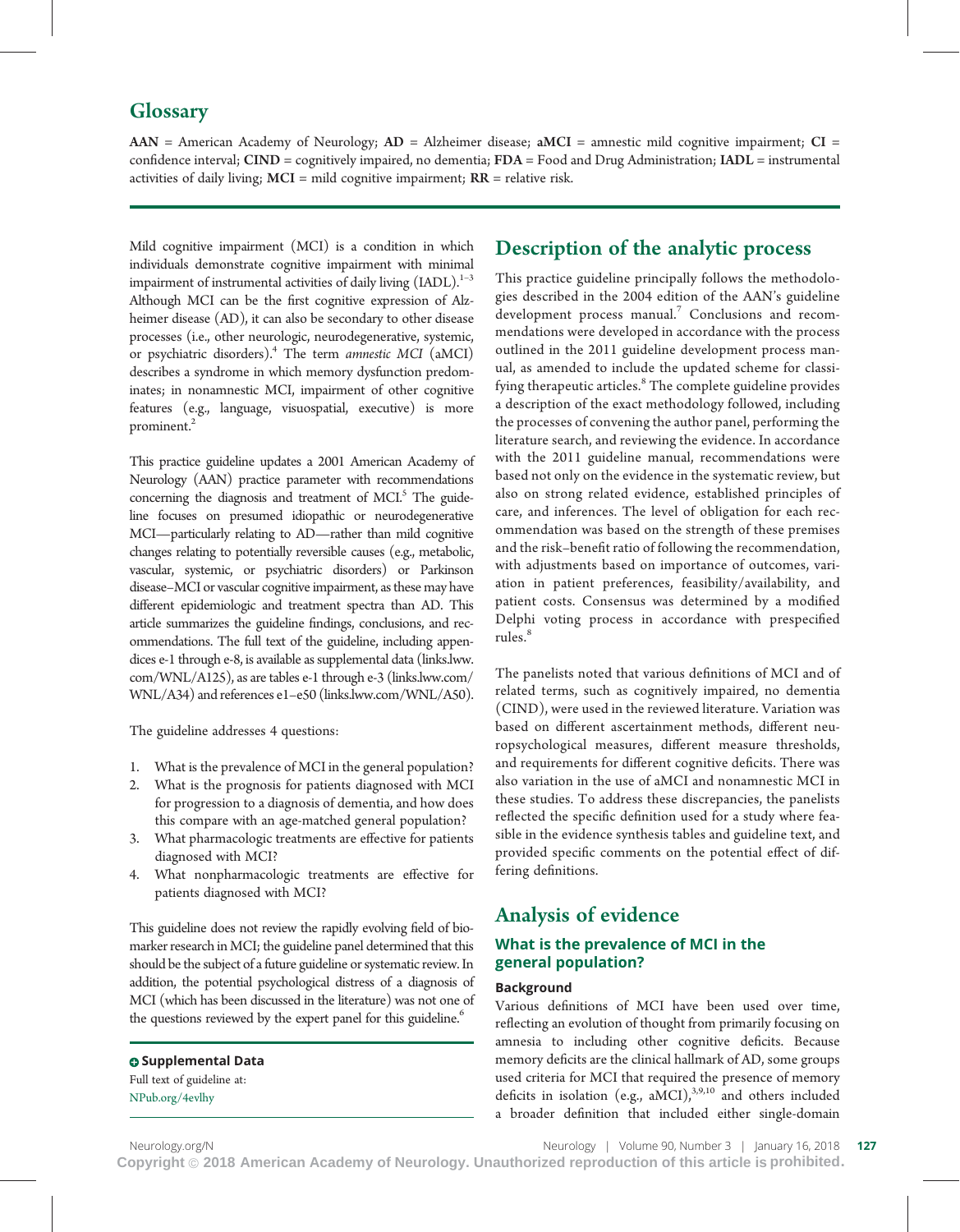nonamnestic deficits or deficits in multiple cognitive domains, either with memory impairment (multidomain aMCI) or without (multidomain nonamnestic MCI).<sup>1,2,11</sup> The definition of MCI is also affected by the psychometric properties of, and norms for, the tests used to identify thresholds between normal aging and MCI. Table e-1 [\(links.](http://links.lww.com/WNL/A34) [lww.com/WNL/A34](http://links.lww.com/WNL/A34)) presents the characteristics of various definitions of MCI used in the literature evaluated here. Table e-2 shows the effect on frequency of MCI in the population when less or more stringent MCI criteria were applied.

#### Analysis

Twenty Class I studies<sup>9,10,12-29</sup> and 14 Class II studies<sup>30-40,e1-e3</sup> were identified. Eight of the Class I studies showed that a lower education level was significantly associated with a higher prevalence of MCI. $^{9,10,14,18,21,24,27,28}$  Two of the Class I studies indicated that male sex was associated with the presence of  $MCI^{13,24}$  but other studies found similar baseline prevalence in men and women.<sup>14,15,27</sup>

A random-effects meta-analysis using Class I and II studies confirmed an increased prevalence with cohort age. The allstudies estimate for individuals aged 60–64 years was 6.7% (95% confidence interval [CI]  $3.4\%$  –12.7%,  $I^2$  11.0); for those and 65–69, 8.4% (95% CI 5.2%–13.4%  $I^2$  0); for those aged 65–69, 8.4% (95% CI 5.2%–13.4%,  $I^2$  0); for<br>2005 70–74, 10.1% (95% CI 7.5%–13.5%  $I^2$  5.2); for 2008 ages 70–74, 10.1% (95% CI 7.5%–13.5%,  $I^2$  5.2); for ages<br>75–79, 14.8% (95% CI 10.1%–21.1%,  $I^2$  60.7); and for ages  $75-79, 14.8\%$  (95% CI 10.1%–21.1%,  $I^2$  60.7); and for ages<br>80–84–25.2% (95% CI 16.5%–36.5%  $I^2$  0) (see table e-3 80–84, 25.2% (95% CI 16.5%–36.5%,  $I^2$  0) (see table e-3,<br>links lyny com (WNI / 434) [links.lww.com/WNL/A34](http://links.lww.com/WNL/A34)).

#### Conclusions

MCI is common in older populations, and its prevalence increases with age (high confidence, multiple Class I and Class II studies, consistent meta-analysis) and lower educational level (high confidence, multiple Class I studies).

#### What is the prognosis for patients diagnosed with MCI for progression to a diagnosis of dementia, and how does this compare with an age-matched general population?

#### Analysis

Nine Class I studies evaluated prognosis for individuals with MCI,  $^{9,13,19,23,27,e2,e4-e7}$  all showing an increased risk of progression to dementia when participants with MCI were compared with age-matched participants without MCI. A random-effects meta-analysis demonstrated that the cumulative incidence for the development of dementia in individuals with MCI/CIND older than age 65 followed for 2 years was 14.9% (95% CI 11.6%–19.1%,  $I^{\bar{2}} = 0$ ). In those with MCI/CIND vs<br>200 matched participants at 2–5 years after the relative risk age-matched participants at 2–5 years after, the relative risk (RR) of dementia (all types) was 3.3 (95% CI 2.5–4.5,  $I^2 = 4.9$ );<br>the BB of the diamosis of AD was 3.0 (95% CI 2.1–4.8) the RR of the diagnosis of AD was 3.0 (95% CI 2.1–4.8,  $I^2 = 17.3$ ).

Reversion to normal cognition in individuals with MCI Four Class I studies<sup>9,19,23,e5</sup> showed reversion to normal cognition on follow-up in 14.4%,<sup>19</sup> 33.3%,<sup>9</sup> 19%,<sup>23</sup> and 38%<sup>e5</sup> of participants with MCI. However, 2 studies documented increased rates of ultimate conversion to dementia in participants with MCI who reverted to normal cognition, suggesting that individuals who revert remain at a higher risk of progression back to MCI or dementia than individuals who have never received an MCI diagnosis (in these studies, 65%<sup>e5</sup> and 55% ultimately converted to dementia<sup>e8</sup>).

#### Conclusions

Persons with MCI are at higher risk of progressing to dementia than age-matched controls (high confidence, multiple concordant Class I studies, meta-analysis). Persons diagnosed with MCI may remain stable, return to neurologically intact, or progress to dementia (multiple Class I studies, 14.4%–55.6% reverting to normal).

#### What pharmacologic treatments are available for patients diagnosed with MCI, and are these treatments effective on cognitive measures of progression to dementia, excluding other symptomatic effects?

#### Analysis

One Class I study, <sup>e9</sup> 10 Class II studies described in 9 publications,<sup>e10–e18</sup> and 3 Class III studies<sup>e19–e21</sup> addressed pharmacologic treatment of MCI. Table 1 describes the available studies and conclusions for each pharmacologic intervention. Comprehensive descriptions of each study, including effect sizes and CIs, are available in the full-length guideline [\(links.lww.com/WNL/A125\)](http://links.lww.com/WNL/A125).

### What nonpharmacologic treatments are effective for patients diagnosed with MCI?

#### Analysis

Two Class II studies were reviewed that used exercise as an intervention in individuals with MCI, $^{\mathrm{e22,e23}}$  and 1 Class II $^{\mathrm{e24}}$ and 4 Class III studies<sup>e25-e28</sup> investigated the use of various cognitive interventions. Table 2 describes the available studies and conclusions for each nonpharmacologic intervention; details are provided in the full-length guideline [\(links.lww.com/WNL/A125](http://links.lww.com/WNL/A125)).

## Putting the evidence into clinical context

Care for persons with cognitive impairment meeting various MCI criteria continues to evolve, with the area of biomarker research changing particularly rapidly. Even in the context of an evolving field, clinicians can provide high-quality care focusing on counseling, treatment, and comorbidity management. Where clinicians are not proficient in caring for the cognitive or behavioral/psychiatric needs of persons with MCI, referral to appropriate specialists is an important part of the treatment paradigm in line with the following recommendations.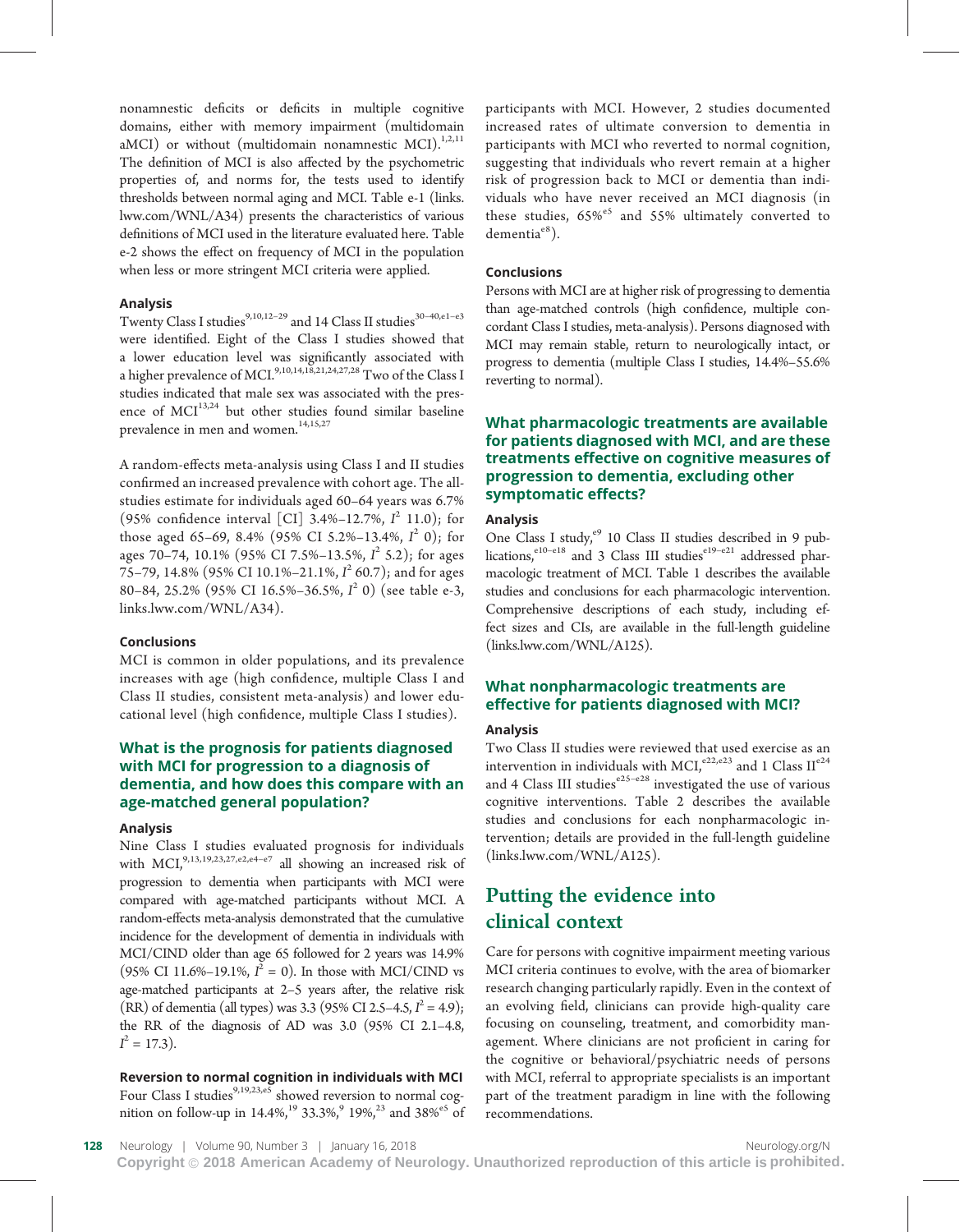| Agent                                | <b>Classification of evidence</b>                                                                               | Conclusion                                                                                                                                                                                                                                                                                                                                                                                                                                                                                                                                                                                                                                                                                        |  |
|--------------------------------------|-----------------------------------------------------------------------------------------------------------------|---------------------------------------------------------------------------------------------------------------------------------------------------------------------------------------------------------------------------------------------------------------------------------------------------------------------------------------------------------------------------------------------------------------------------------------------------------------------------------------------------------------------------------------------------------------------------------------------------------------------------------------------------------------------------------------------------|--|
| <b>Donepezil</b>                     | 3 Class II studies (Petersen 2005, <sup>e10</sup><br>Doody 2009, e <sup>11</sup> Salloway 2004 <sup>e12</sup> ) | In patients with MCI, donepezil use over 3 years is possibly ineffective for reducing the<br>chances of a progression to possible or probable Alzheimer dementia (low confidence in<br>the evidence, single Class II study [Petersen 2005 <sup>e10</sup> ]). In patients with MCI, it is unknown<br>whether donepezil slows progression on various cognitive scales (very low confidence in<br>the evidence based on 2 Class II studies with limited precision and small magnitude of effect) (Doody 2009, <sup>e11</sup> Salloway 2004 <sup>e12</sup> ). Study Cls could not exclude an important<br>effect and the ADAS-Cog change was statistically significant but not clinically meaningful. |  |
| Galantamine                          | 2 Class II studies (Winblad 2008, e13 both<br>studies reported in 1 article)                                    | In patients with MCI, galantamine use over 24 months is probably ineffective for<br>reducing progression to dementia (moderate confidence in the evidence based on 2<br>Class II studies).                                                                                                                                                                                                                                                                                                                                                                                                                                                                                                        |  |
| Rivastigmine                         | 1 Class II study (Feldman 2007 <sup>e14</sup> )                                                                 | In patients with MCI, rivastigmine use up to 48 months is possibly ineffective for reducing<br>the rate of progression to possible or probable Alzheimer dementia (low confidence in<br>the evidence based on a single Class II study).                                                                                                                                                                                                                                                                                                                                                                                                                                                           |  |
| Flavonoid-<br>containing drink       | 1 Class II study (Desideri 2012 <sup>e15</sup> )                                                                | In patients with MCI, there is insufficient evidence to support or refute the cognitive<br>benefits of a drink with high-dose flavonoids (about 990 mg) on an integrated measure<br>(cognitive z score) of overall cognitive function at 8 weeks (very low confidence in the<br>evidence based on a single Class II study with CIs including unimportant effects;<br>evidence of a dose response was also unclear).                                                                                                                                                                                                                                                                               |  |
| Homocysteine-<br>lowering B vitamins | 1 Class II study (Smith 2010 <sup>e16</sup> )                                                                   | In patients with MCI, there is insufficient evidence to support or refute the use of<br>homocysteine-lowering therapies in patients with MCI (very low confidence in the<br>evidence based on a single Class II study with decreased confidence in the evidence<br>owing to use of a primary endpoint with unclear clinical significance).                                                                                                                                                                                                                                                                                                                                                        |  |
| <b>Transdermal</b><br>nicotine patch | 1 Class I study (Newhouse 2012 <sup>e9</sup> )                                                                  | Six months of transdermal nicotine (15 mg/d) use possibly improves cognitive test<br>performance but not Clinical Global Impression of Change in patients with aMCI who do<br>not smoke (low confidence in the evidence based on 1 Class I study with decreased<br>confidence in the evidence owing to uncertain clinical significance of the outcome of hit<br>reaction time).                                                                                                                                                                                                                                                                                                                   |  |
| <b>Piribedil</b>                     | 1 Class III study (Nagaraja 2001 <sup>e19</sup> )                                                               | Data are insufficient to support or refute an effect of piribedil on cognitive measures in<br>MCI (very low confidence in the evidence based on 1 Class III study).                                                                                                                                                                                                                                                                                                                                                                                                                                                                                                                               |  |
| Rofecoxib <sup>a</sup>               | 1 Class II study (Thal 2005 <sup>e17</sup> )                                                                    | Rofecoxib possibly increases the risk of progression to AD in patients with MCI (low<br>confidence in the evidence based on 1 Class II study).                                                                                                                                                                                                                                                                                                                                                                                                                                                                                                                                                    |  |
| <b>Tesamorelin</b><br>injections     | 1 Class II study (Baker 2012 <sup>e18</sup> )                                                                   | In patients with MCI, treatment with tesamorelin injections over 20 weeks is possibly<br>effective to improve performance on various cognitive measures (low confidence in the<br>evidence based on 1 Class II study). <sup>b</sup>                                                                                                                                                                                                                                                                                                                                                                                                                                                               |  |
| V0191                                | 1 Class III study (Dubois 2012 <sup>e20</sup> )                                                                 | Data are insufficient to support or refute an effect of V0191 use on ADAS-Cog response<br>rates in patients with MCI (very low confidence in the evidence based on 1 Class III study).                                                                                                                                                                                                                                                                                                                                                                                                                                                                                                            |  |
| <b>Vitamin E</b>                     | 1 Class II study (Petersen 2005 <sup>e10</sup> )                                                                | In patients with MCI, use of vitamin E 2,000 IU daily is possibly ineffective for reducing<br>progression to AD (low confidence in the evidence based on a single Class II study).                                                                                                                                                                                                                                                                                                                                                                                                                                                                                                                |  |
| Vitamin E +<br>vitamin C             | 1 Class III study (Naeini 2014 <sup>e21</sup> )                                                                 | In patients with MCI, combined use of oral vitamin E 300 mg and C 400 mg daily over 12<br>months is of uncertain efficacy (very low confidence in the evidence based on 1 Class III<br>study).                                                                                                                                                                                                                                                                                                                                                                                                                                                                                                    |  |

#### Table 1 Evidence and conclusions for pharmacologic treatments for mild cognitive impairment (MCI)

Abbreviations: AD = Alzheimer disease; ADAS-Cog = Alzheimer's Disease Assessment Scale–cognitive subscale; aMCI = amnestic mild cognitive impairment; CI = confidence interval.

References cited here can be found in the e-references ([links.lww.com/WNL/A50](http://links.lww.com/WNL/A50)) for the guideline summary article.<br>ª Rofecoxib was removed from the market worldwide in September 2004. There are no data on whether other anti harmful in patients with MCI.

<sup>b</sup> It is unclear from this study whether this is effect is sustained beyond 20 weeks.

## Practice recommendations

#### Section A: Recommendations for assessing for MCI

#### Recommendation A1

#### Rationale

Appropriate diagnosis of MCI is important because MCI becomes increasingly common as individuals age and is associated with an increased risk of progression to dementia,

suggesting that this condition reflects a pathologic disease state rather than normal cognitive aging. Appropriate diagnosis of MCI is important in order to assess for reversible causes of cognitive impairment, to help patients and families understand the cause of their cognitive concerns, and to discuss the prognostic possibilities with the provider so they can plan accordingly, although sharing the diagnosis must be balanced with the potential harm of anxieties from diagnosing a patient with a condition that may not progress. Ascribing cognitive symptoms to normal aging without an assessment for MCI may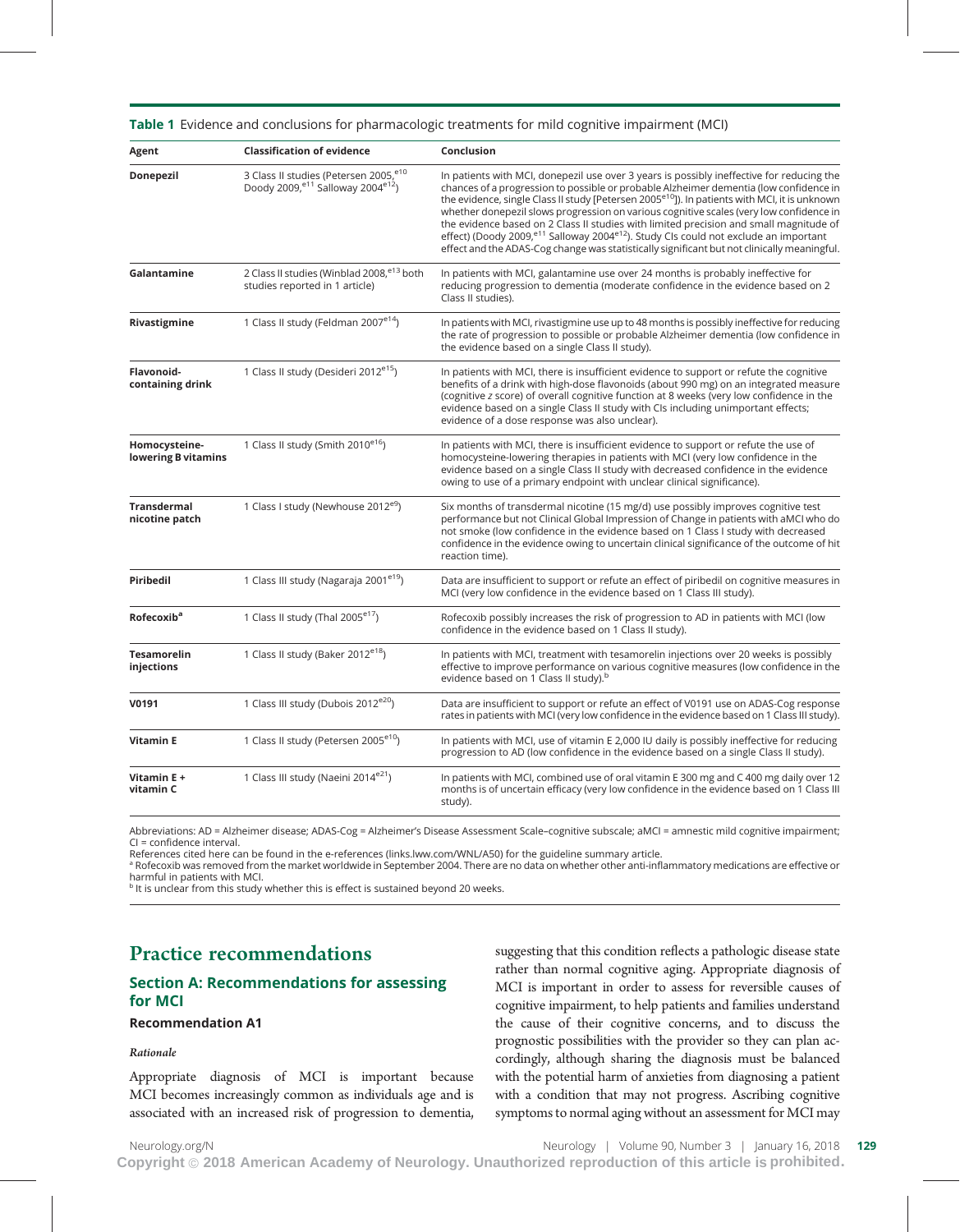| <b>Table 2</b> Evidence and conclusions for nonpharmacologic treatments for mild cognitive impairment (MCI) |  |  |  |
|-------------------------------------------------------------------------------------------------------------|--|--|--|
|                                                                                                             |  |  |  |

| Agent                             | <b>Classification of evidence</b>                                                                                                                                                    | Conclusion                                                                                                                                                                                                                                                                                                                                                                                                                                                                                                                                                                                                                                                                                                                                                                                                                                                                                                                                                                                                                                                                                                                                                                                                                                                                                                                                                                    |
|-----------------------------------|--------------------------------------------------------------------------------------------------------------------------------------------------------------------------------------|-------------------------------------------------------------------------------------------------------------------------------------------------------------------------------------------------------------------------------------------------------------------------------------------------------------------------------------------------------------------------------------------------------------------------------------------------------------------------------------------------------------------------------------------------------------------------------------------------------------------------------------------------------------------------------------------------------------------------------------------------------------------------------------------------------------------------------------------------------------------------------------------------------------------------------------------------------------------------------------------------------------------------------------------------------------------------------------------------------------------------------------------------------------------------------------------------------------------------------------------------------------------------------------------------------------------------------------------------------------------------------|
| <b>Exercise</b>                   | 2 Class II studies (Nagamatsu 2012, e <sup>22</sup> Suzuki 2013 <sup>e23</sup> )                                                                                                     | In patients with MCI, treatment with exercise training for 6 months is likely to<br>improve cognitive measures (moderate confidence in the evidence based on<br>2 Class II studies).                                                                                                                                                                                                                                                                                                                                                                                                                                                                                                                                                                                                                                                                                                                                                                                                                                                                                                                                                                                                                                                                                                                                                                                          |
| Cognitive<br><b>interventions</b> | 1 Class II (Kinsella 2009 <sup>e24</sup> ) and 4 Class III studies (Kinsella<br>2016, <sup>e25</sup> Tsolaki 2011, <sup>e26</sup> Nakatsuka 2015, <sup>e27</sup> Lam<br>$2015^{e28}$ | There is insufficient evidence to support or refute the use of any individual<br>cognitive intervention strategy (1 Class II study with results that are not<br>statistically significant and with suspected imprecision, 4 Class III studies,<br>each examining a different cognitive intervention strategy). When various<br>cognitive interventions are considered as a group, for patients with MCI,<br>cognitive interventions may improve select measures of cognitive function<br>(low confidence in the evidence based on 1 Class II study with insufficient<br>precision [Kinsella 2009 <sup>e24</sup> ], 1 Class III study showing improvements in<br>strategy knowledge, internal strategy use, and well-being but not external<br>strategy or memory [Kinsella 2016 <sup>e25</sup> ], 1 Class III study [Tsolaki 2011 <sup>e26</sup> ]<br>showing improvement on multiple cognitive measures, 1 Class III study<br>[Nakatsuka 2015 <sup>e27</sup> ] showing improvement on the MMSE but with some<br>limitations, and 1 Class III study [Lam 2015 <sup>e28</sup> ] showing no differences when<br>all patients with MCI are considered, but with improvements in the<br>integrated cognitive-physical training groups when considering the ADAS-<br>Cog, fluency, and recall in patients with single-domain MCI and fluency in<br>patients with multidomain MCI). |

Abbreviations: ADAS-Cog = Alzheimer's Disease Assessment Scale–cognitive subscale; MMSE = Mini-Mental State Examination. References cited here can be found in the e-references [\(links.lww.com/WNL/A50](http://links.lww.com/WNL/A50)) for the guideline summary article.

result in failure to assess for reversible causes of cognitive impairment or to provide patients and families with an accurate diagnosis that may affect life choices, or both. Although subjective cognitive complaints alone are insufficient to diagnose  $MCI,^{e29}$  such complaints from either patients or their close contacts are core to most major MCI diagnostic criteria, as they may reflect a change in cognitive function.<sup>e30</sup>

#### Recommendation

For patients for whom the patient or a close contact voices concern about memory or impaired cognition, clinicians should assess for MCI and not assume the concerns are related to normal aging (Level B).

#### Recommendation A2

#### Rationale

In the United States, the Medicare Annual Wellness Visit requires an assessment to detect cognitive impairment.<sup>e31</sup> Subjective cognitive complaints alone can result in overdiagnosis or underdiagnosis of MCI and thus are insufficient to screen for  $MCI.^{e29}$  Clinicians assessing for cognitive impairment should use a brief, validated cognitive assessment instrument in addition to eliciting patient and informant history regarding cognitive concerns.

#### Recommendation

When performing a Medicare Annual Wellness Visit, clinicians should not rely on historical report of subjective memory concerns alone when assessing for cognitive impairment (Level B).

#### Recommendation A3

#### Rationale

When screening or assessing for MCI, validated assessment tools should be used. Various instruments have acceptable diagnostic accuracy for detecting MCI, with no instrument being superior to another.<sup>e32</sup> Because brief cognitive assessment instruments are usually calibrated to maximize sensitivity rather than specificity, patients who test positive for MCI should then have further assessment (e.g., more indepth cognitive testing, such as neuropsychological testing with interpretation based on appropriate normative data) to formally assess for this diagnosis. Diagnosis of MCI is based ultimately on a clinical evaluation determining cognitive function and functional status and not solely on a specific test score.

#### Recommendation

For patients for whom screening or assessing for MCI is appropriate, clinicians should use validated assessment tools to assess for cognitive impairment (Level B). For patients who test positive for MCI, clinicians should perform a more formal clinical assessment for diagnosis of MCI (Level B).

#### Recommendation A4

#### Rationale

In the presence of cognitive impairment, clinicians need to distinguish between a diagnosis of MCI and one of dementia, although the boundary is not always clear. Diagnosing dementia prematurely can lead to negative consequences for patients and families. Only a proportion of patients with MCI will proceed to dementia. In patients with cognitive

130 Neurology | Volume 90, Number 3 | January 16, 2018 [Neurology.org/N](http://neurology.org/n)

Copyright © 2018 American Academy of Neurology. Unauthorized reproduction of this article is prohibited.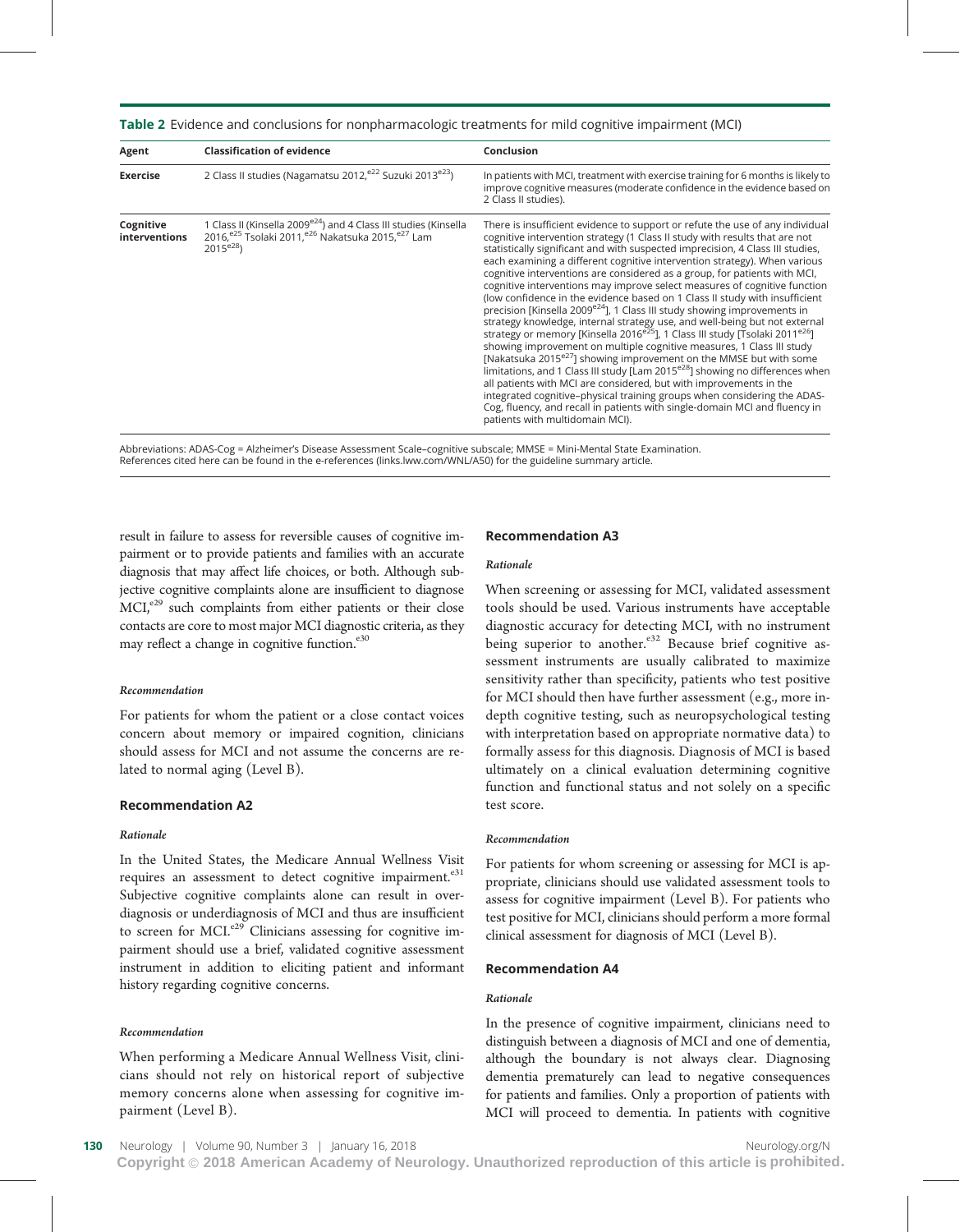impairment, clinicians must carefully assess for evidence of functional impairment limiting independence in daily activities (e.g., by taking a careful history from the patient and a close contact), a requirement for all dementia diagnoses, to help distinguish between MCI and dementia. With a specific inquiry about functional impairment, clinicians may also identify dementia in patients when patients and family are less forthcoming about functional problems.

#### Recommendation

For patients with MCI, clinicians should assess for the presence of functional impairment related to cognition before giving a diagnosis of dementia (Level B).

#### Recommendation A5

#### Rationale

Diagnoses of MCI and dementia have important implications for patients and families. Appropriate diagnosis is important for informing evaluation for underlying causes, counseling on longterm prognosis, and recommending therapeutic strategies. Clinicians in many disciplines can have experience in caring for individuals with cognitive impairment, including family practice, geriatrics, internal medicine, neurology, psychiatry, and psychology. When clinicians without experience in cognitive impairment identify patients for whom there is a concern of MCI, they should refer these patients to a specialist with experience in cognition for further evaluation.

#### Recommendation

For patients suspected to have MCI, clinicians who lack the necessary experience should refer these patients to a specialist with experience in cognition (Level B).

#### Recommendation A6

#### Rationale

Although MCI is a high-risk state for progression to dementia, some patients with MCI remain stable and some improve. Some cases of MCI are associated with reversible causes of cognitive impairment, including medication side effects, sleep apnea, depression, and other medical conditions.<sup>e33</sup> Patients with MCI should undergo a medical evaluation for MCI risk factors that may be treatable.

#### Recommendation

For patients diagnosed with MCI, clinicians should perform a medical evaluation for MCI risk factors that are potentially modifiable (Level B).

#### Recommendation A7

#### Rationale

Because patients with MCI can improve, remain stable, or progress cognitively, identifying biomarkers that can stratify risk is expected to be particularly important for prognosis. The use of biomarkers in patients with MCI is a rapidly evolving field, $e^{34-e36}$  but to date, there are no biomarkers clearly shown to predict progression in patients with  $MCI.^{e37}$ 

#### Recommendation A7a

For patients and families asking about biomarkers in MCI, clinicians should counsel that there are no accepted biomarkers available at this time (Level B).

#### Recommendation A7b

For interested patients, clinicians may discuss the option of biomarker research or refer patients, or both, if feasible, to centers or organizations that can connect patients to this research (e.g., subspecialty centers, Trial Match, [ClinicalTrials.gov\)](http://ClinicalTrials.gov) (Level C).

#### Recommendation A8

#### Rationale

Because patients with MCI can improve, remain stable, or progress cognitively over time, patients must be monitored serially for changes in status that could change diagnosis and thus management approach (e.g., treatment, counseling). Although MCI has no approved pharmacologic management, there are US Food and Drug Administration (FDA)– approved agents for treatment of Alzheimer dementia,<sup>e38-e42</sup> further emphasizing the importance of assessing for a change in cognitive status over time.

#### Recommendation

For patients diagnosed with MCI, clinicians should perform serial assessments over time to monitor for changes in cognitive status (Level B).

#### Section B: Recommendations for management of MCI

#### Recommendation B1

#### Rationale

Some patients with MCI improve or remain stable rather than progress. In addition, some cases of MCI are associated with reversible causes of cognitive impairment, including medication side effects, general medical conditions, sleep disturbance, and depression.<sup>e33</sup> Because these risk factors are treatable and have implications of their own, weaning patients from use of cognitively impairing medications where feasible and treating risk factors that may contribute to cognitive impairment should be the first steps in managing MCI, particularly because symptomatic treatment options are limited for impaired cognition.

#### Recommendation

For patients diagnosed with MCI, clinicians should wean patients from medications that can contribute to cognitive impairment (where feasible and medically appropriate) and treat modifiable risk factors that may be contributing (Level B).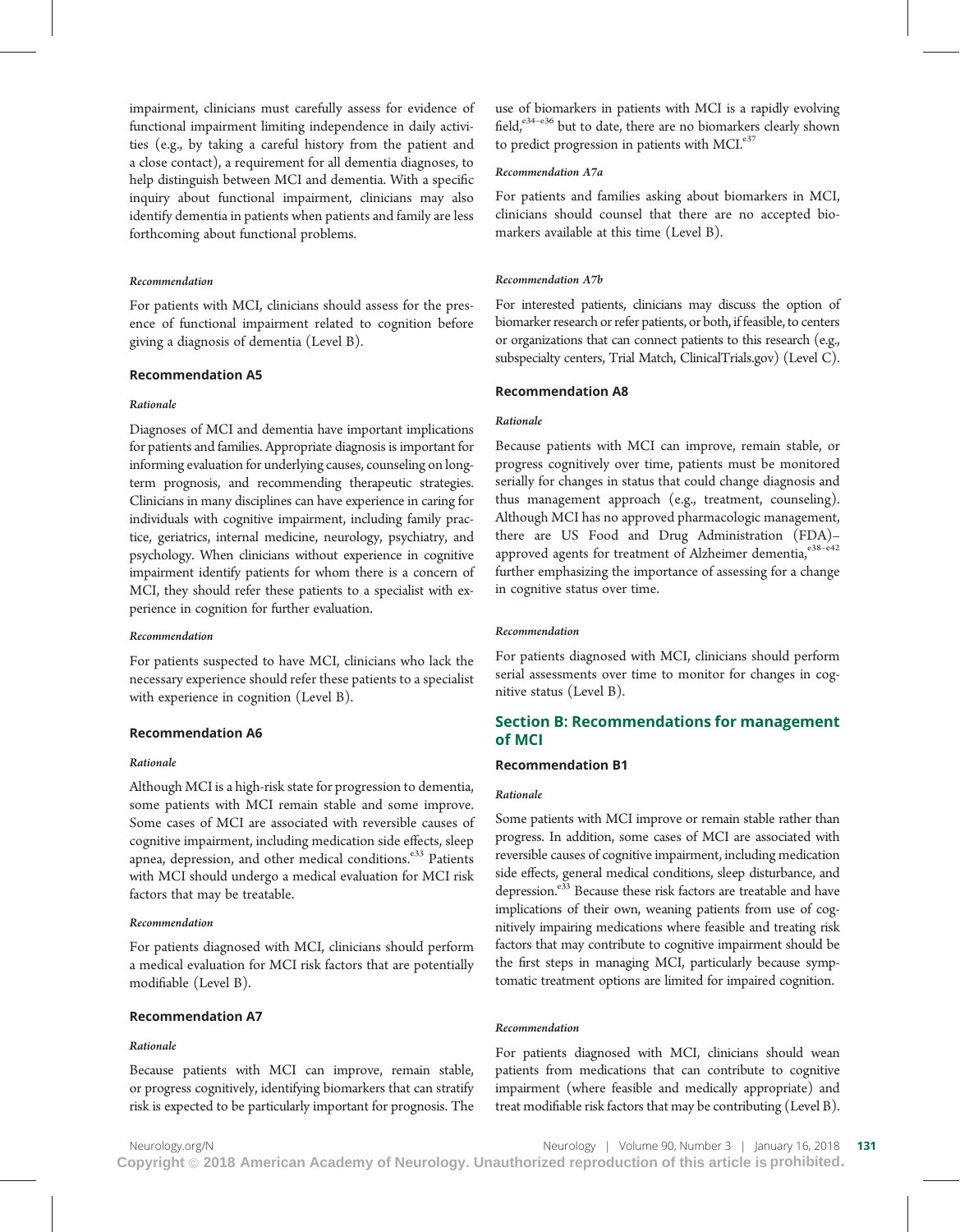#### Recommendation B2

#### Rationale

There are no FDA-approved medications for the treatment of MCI. Moreover, there are no high-quality, long-term studies identifying pharmacologic or dietary agents that either improve cognition or delay progression in patients with MCI.

#### Recommendation

For patients diagnosed with MCI, clinicians should counsel the patients and families that there are no pharmacologic or dietary agents currently shown to have symptomatic cognitive benefit in MCI and that no medications are FDA-approved for this purpose (Level B).

#### Recommendation B3

#### Rationale

Studies of cholinesterase inhibitors showed no benefit on cognitive outcomes or reduction in progression from MCI to dementia, although some studies could not exclude an important effect. In addition to lacking efficacy, side effects of cholinesterase inhibitors are common, including gastrointestinal symptoms and cardiac concerns.<sup>e43</sup>

#### Recommendation B3a

For patients diagnosed with MCI, clinicians may choose not to offer cholinesterase inhibitors (Level B).

#### Recommendation B3b

If clinicians choose to offer cholinesterase inhibitors, they must first discuss with patients the fact that this is an off-label prescription not currently backed by empirical evidence (Level A).

#### Recommendation B4

#### Rationale

Clinical trials provide an opportunity for interested patients to participate in identifying or testing new treatment options, which is of particular importance when no pharmacologic options are available.

#### Recommendation

For patients diagnosed with MCI who are interested in pharmacologic treatment, clinicians may inform these patients of centers or organizations that can connect patients to clinical trials (e.g., subspecialty centers, Trial Match, [ClinicalTrials.gov\)](http://ClinicalTrials.gov) (Level C).

#### Recommendation B5

#### Rationale

Although long-term studies are unavailable, 6-month studies suggest a possible benefit of twice-weekly exercise for cognition in MCI. Exercise also has general health benefits and generally limited risk.

#### Recommendation

For patients diagnosed with MCI, clinicians should recommend regular exercise (twice/week) as part of an overall approach to management (Level B).

#### Recommendation B6

#### Rationale

Because the concept of MCI may be poorly understood or distressing to patients and families, it is important to educate patients and families regarding the diagnosis of MCI and how it may progress to dementia but also how individuals with MCI can remain stable or improve. Because MCI may progress to dementia, and particularly because of the lack of effective pharmacologic therapy or any proven methods to reduce the risk of progression of MCI to dementia, it is particularly important to educate patients with MCI regarding their diagnosis and prognosis at the MCI stage while they can still understand the discussion and participate in planning, even though they may or may not progress. Because of the possibility of progression to a dementia state where patients may no longer be able to participate in decision making, patients with MCI should be encouraged to participate in long-term planning, including topics such as advance directives, living wills, power of attorney designations, and finances, which are important irrespective of progression.

#### Recommendation

For patients diagnosed with MCI, clinicians should discuss diagnosis and uncertainties regarding prognosis. Clinicians should counsel patients and families to discuss long-term planning topics such as advance directives, driving safety, finances, and estate planning (Level B).

#### Recommendation B7

#### Rationale

Although there are no treatments for cognitive symptoms in MCI, clinicians need to evaluate for and treat other symptoms that can contribute to quality of life in MCI. Behavioral/psychiatric symptoms are common in MCI<sup>e44-</sup> <sup>e46</sup> and may be associated with greater functional impairment<sup>e47</sup> and an increased risk of progression from MCI to dementia.<sup>e48,e49</sup>

#### Recommendation

Clinicians should assess for behavioral and neuropsychiatric symptoms in MCI and treat with both pharmacologic and nonpharmacologic approaches when indicated (Level B).

132 Neurology | Volume 90, Number 3 | January 16, 2018 [Neurology.org/N](http://neurology.org/n)

Copyright © 2018 American Academy of Neurology. Unauthorized reproduction of this article is prohibited.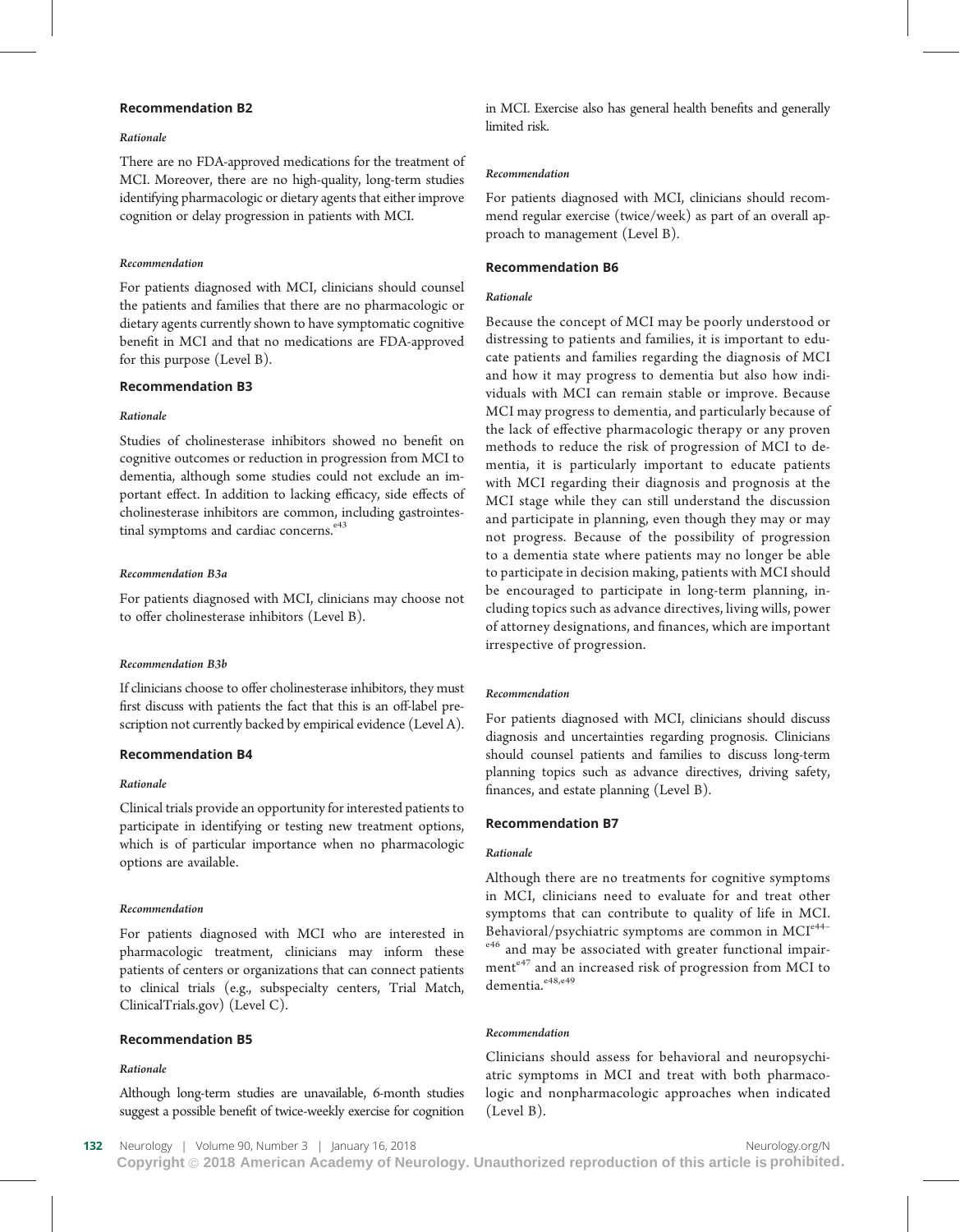#### Recommendation B8

#### Rationale

In patients with MCI, cognitive interventions may be beneficial in improving measures of cognitive function. It is good practice to offer nonmedication approaches to care.

#### Recommendation

In patients with MCI, clinicians may recommend cognitive interventions (Level C).

## Suggestions for future research

The guideline panel recommends (1) the use of consistent diagnostic criteria for MCI and dementia in clinical trials, to improve the ability to apply and combine results; (2) the inclusion of patient cohorts with specific biomarker data in treatment studies targeted at specific pathologies (e.g., MCI due to AD); (3) the use of outcome measures that are direct measures of clinically meaningful patient outcomes (i.e., development of dementia, reduction of ability to undertake activities of daily living or IADL, patient or caregiver [or both] quality of life measures) or surrogate markers that have previously been shown to have a strong correlation with such measures; (4) standardized reporting of trial design in publications using CONSORT criteria<sup>e50</sup>; (5) study of MCI thought to be secondary to AD and MCI related to other pathologies (e.g., vascular MCI, MCI related to Lewy body pathology); and (6) further study of early lifestyle and comorbidity modifications and the effects of such changes on the progression of MCI to different dementia subtypes.

#### Disclaimer

Clinical practice guidelines, practice advisories, systematic reviews, and other guidance published by the American Academy of Neurology (AAN) and its affiliates are assessments of current scientific and clinical information provided as an educational service. The information (1) should not be considered inclusive of all proper treatments, methods of care, or as a statement of the standard of care; (2) is not continually updated and may not reflect the most recent evidence (new evidence may emerge between the time information is developed and when it is published or read); (3) addresses only the question(s) specifically identified;  $(4)$  does not mandate any particular course of medical care; and (5) is not intended to substitute for the independent professional judgment of the treating provider, as the information does not account for individual variation among patients. In all cases, the selected course of action should be considered by the treating provider in the context of treating the individual patient. Use of the information is voluntary. The AAN provides this information on an "as is" basis and makes no warranty, expressed or implied, regarding the information. The AAN specifically disclaims any warranties of merchantability or fitness for a particular use or purpose. The AAN assumes no responsibility for any injury or damage to persons or property arising out of or related to any use of this information or for any errors or omissions.

#### Conflict of interest

The American Academy of Neurology (AAN) is committed to producing independent, critical, and truthful clinical practice guidelines (CPGs). Significant efforts are made to minimize the potential for conflicts of interest to influence the recommendations of this CPG. To the extent possible, the AAN keeps separate those who have a financial stake in the success or failure of the products appraised in the CPGs and the developers of the guidelines. Conflict of interest forms were obtained from all authors and reviewed by an oversight committee prior to project initiation. The AAN limits the participation of authors with substantial conflicts of interest. The AAN forbids commercial participation in, or funding of, guideline projects. Drafts of the guideline have been reviewed by at least 3 AAN committees, a network of neurologists, Neurology peer reviewers, and representatives from related fields. The AAN Guideline Author Conflict of Interest Policy can be viewed at [aan.com](http://www.aan.com). For complete information on this process, access the 2004 AAN process manual.<sup>7</sup>

#### Author contributions

Dr. Petersen: study concept and design, acquisition of data, analysis or interpretation of data, drafting/revising the manuscript, critical revision of the manuscript for important intellectual content, study supervision. Dr. Lopez: study concept and design, analysis or interpretation of data, drafting/revising the manuscript, critical revision of the manuscript for important intellectual content. Dr. Armstrong: analysis or interpretation of data, drafting/revising the manuscript, critical revision of the manuscript for important intellectual content, study supervision. T.S.D. Getchius: study concept and design, study supervision. Dr. Ganguli: study concept and design, analysis or interpretation of data, drafting/revising the manuscript, critical revision of the manuscript for important intellectual content. Dr. Gloss: analysis or interpretation of data, study supervision. Dr. Gronseth: analysis or interpretation of data. Dr. Marson: study concept and design, analysis or interpretation of data, drafting/revising the manuscript, critical revision of the manuscript for important intellectual content. Dr. Pringsheim: analysis and interpretation of data, study supervision. Dr. Day: analysis and interpretation of data, study supervision. Dr. Sager: study concept and design, analysis or interpretation of data, critical revision of the manuscript for important intellectual content. Dr. Stevens: study concept and design, analysis or interpretation of data, drafting/revising the manuscript, critical revision of the manuscript for important intellectual content. Dr. Rae-Grant: analysis or interpretation of data, drafting/revising the manuscript, critical revision of the manuscript for important intellectual content.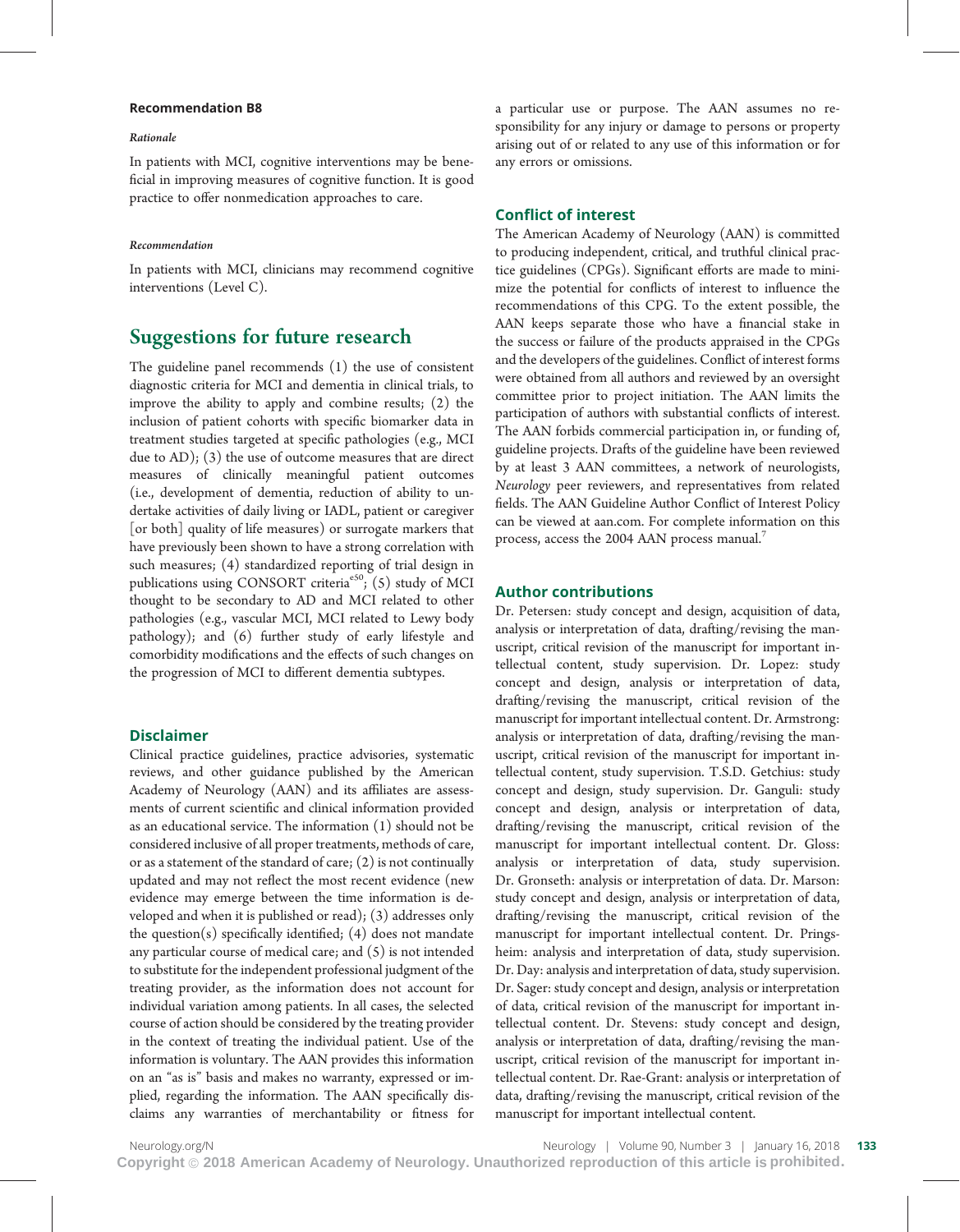#### Acknowledgment

The authors thank Patricia J. Erwin of the Mayo Medical Library for performing the literature searches; Julie Cox, MFA, and Jonathan Dittman, MA, MFA, of the AAN for their work in copyediting the manuscripts and related documents; and Shannon Merillat, MLIS, of the AAN for her work in coordinating the project.

#### Study funding

This practice guideline was developed with financial support from the American Academy of Neurology. Authors who serve as AAN subcommittee members, methodologists, or employees, past or present (M.J.A., T.S.D.G., D.G., G.S.G., T.P., G.S.D, A.R.G.), were reimbursed by the AAN for expenses related to travel to subcommittee meetings where drafts of manuscripts were reviewed.

#### **Disclosure**

R. Petersen has served as a consultant for Roche Inc., Merck Inc., Genentech Inc., and Biogen Inc.; receives publishing royalties from Oxford University Press; performs clinical procedures relating to mild cognitive impairment in his clinical neurology practice; and receives research support from the National Institute on Aging of the NIH. O. Lopez has been a consultant for Grifols Inc., Lundbeck, and Raman Technologies and has received grant support from the NIH. M. Armstrong serves on the Level of Evidence editorial board for Neurology® (but is not compensated financially) and serves as an evidence-based medicine methodologist for the American Academy of Neurology (AAN). T. Getchius was an employee of the AAN and has nothing to disclose. M. Ganguli has served on the data safety and monitoring board for Indiana University and on the advisory committee for Biogen Inc. and has received research support from the National Institute on Aging of the NIH. D. Gloss serves as an evidencebased medicine methodologist for the AAN. G. Gronseth serves as associate editor for Neurology, serves on the editorial advisory board for Neurology Now, and is compensated by the AAN for methodologic activities. D. Marson serves as a consultant for and received royalties from Janssen Pharmaceuticals and receives research support from the National Institute on Aging for the NIH. T. Pringsheim has received financial reimbursement for travel to attend the Movement Disorder Society Meeting from Allergan Canada and Teva Canada Innovation and has received research support from Shire Canada Inc. and the Canadian Institutes of Health Research. G. Day received honoraria for serving as faculty at the 2016 AAN annual meeting and holds stock (>\$10,000) in ANI Pharmaceuticals (generic manufacturer). M. Sager, J. Stevens, and A. Rae-Grant report no disclosures relevant to the manuscript. Go to [Neurology.org/N](http://n.neurology.org/lookup/doi/10.1212/WNL.0000000000004826) for full disclosures.

Received February 24, 2017. Accepted in final form September 22, 2017.

#### References

1. Winblad B, Palmer K, Kivipelto M, et al. Mild cognitive impairment: beyond controversies, towards a consensus: report of the International Working Group on Mild Cognitive Impairment. J Intern Med 2004;256:240–246.

- 2. Petersen RC. Mild cognitive impairment as a diagnostic entity. J Intern Med 2004; 256:183–194.
- 3. Petersen RC, Smith GE, Waring SC, Ivnik RJ, Tangalos EG, Kokmen E. Mild cognitive impairment: clinical characterization and outcome. Arch Neurol 1999;56:303–308.
- 4. Huey ED, Manly JJ, Tang MX, et al. Course and etiology of dysexecutive MCI in a community sample. Alzheimers Dement 2013;9:632–639.
- 5. Petersen RC, Stevens JC, Ganguli M, Tangalos EG, Cummings JL, DeKosky ST. Practice parameter: early detection of dementia: mild cognitive impairment (an evidence-based review): report of the Quality Standards Subcommittee of the American Academy of Neurology. Neurology 2001;56:1133–1142.
- 6. Lyketsos CG, Lopez OL, Jones B, Breitner J, DeKosky ST. A population-based study of the prevalence of neuropsychiatric disturbances in dementia and mild cognitive impairment: results from the Cardiovascular Health Study. JAMA 2002;288: 1425–1483.
- 7. American Academy of Neurology. Clinical Practice Guideline Process Manual, 2004 ed. [online]. St. Paul: The American Academy of Neurology. Available at: [aan.com/](https://www.aan.com/uploadedFiles/Website_Library_Assets/Documents/2.Clinical_Guidelines/4.About_Guidelines/1.How_Guidelines_Are_Developed/2004%20AAN%20Process%20Manual.pdf) [uploadedFiles/Website\\_Library\\_Assets/Documents/2.Clinical\\_Guidelines/4.](https://www.aan.com/uploadedFiles/Website_Library_Assets/Documents/2.Clinical_Guidelines/4.About_Guidelines/1.How_Guidelines_Are_Developed/2004%20AAN%20Process%20Manual.pdf) About Guidelines/1.How Guidelines Are Developed/2004%20AAN%20Process [%20Manual.pdf](https://www.aan.com/uploadedFiles/Website_Library_Assets/Documents/2.Clinical_Guidelines/4.About_Guidelines/1.How_Guidelines_Are_Developed/2004%20AAN%20Process%20Manual.pdf). Accessed March 7, 2008.
- 8. American Academy of Neurology. Clinical Practice Guideline Process Manual, 2011 ed. Available at: [aan.com/Guidelines/Home/Development](https://www.aan.com/Guidelines/Home/Development). Accessed April 12, 2012.
- 9. Ganguli M, Dodge HH, Shen C, DeKosky ST. Mild cognitive impairment, amnestic type: an epidemiologic study. Neurology 2004;63:115–121.
- 10. Fei M, Qu YC, Wang T, Yin J, Bai JX, Ding QH. Prevalence and distribution of cognitive impairment no dementia (CIND) among the aged population and the analysis of socio-demographic characteristics: the community-based cross-sectional study. Alzheimer Dis Assoc Disord 2009;23:130–138.
- 11. Bennett DA, Schneider JA, Bienias JL, Evans DA, Wilson RS. Mild cognitive impairment is related to Alzheimer disease pathology and cerebral infarctions. Neurology 2005;64:834–841.
- 12. Anstey KJ, Cherbuin N, Christensen H, et al. Follow-up of mild cognitive impairment and related disorders over four years in adults in their sixties: the PATH through Life Study. Dement Geriatr Cogn Disord 2008;26:226–233.
- 13. Di Carlo A, Lamassa M, Baldereschi M, et al. CIND and MCI in the Italian elderly: frequency, vascular risk factors, progression to dementia. Neurology 2007;68: 1909–1916.
- 14. Hanninen T, Hallikainen M, Tuomainen S, Vanhanen M, Soininen H. Prevalence of mild cognitive impairment: a population-based study in elderly subjects. Acta Neurol Scand 2002;106:148–154.
- 15. Louis ED, Schupf N, Manly J, Marder K, Tang MX, Mayeux R. Association between mild parkinsonian signs and mild cognitive impairment in a community. Neurology 2005;64:1157–1161.
- 16. Purser JL, Fillenbaum GG, Wallace RB. Memory complaint is not necessary for diagnosis of mild cognitive impairment and does not predict 10-year trajectories of functional disability, word recall, or short portable mental status questionnaire limitations. J Am Geriatr Soc 2006;54:335–338.
- 17. Schonknecht P, Pantel J, Kruse A, Schroder J. Prevalence and natural course of agingassociated cognitive decline in a population-based sample of young-old subjects. Am J Psychiatry 2005;162:2071–2077.
- 18. Artero S, Ancelin ML, Portet F, et al. Risk profiles for mild cognitive impairment and progression to dementia are gender specific. J Neurol Neurosurg Psychiatry 2008;79: 979–984.
- 19. Boyle PA, Wilson RS, Aggarwal NT, Tang Y, Bennett DA. Mild cognitive impairment: risk of Alzheimer disease and rate of cognitive decline [see comment]. Neurology 2006;67:441–445.
- 20. Busse A, Hensel A, Guhne U, Angermeyer MC, Riedel-Heller SG. Mild cognitive impairment: long-term course of four clinical subtypes. Neurology 2006;67: 2176–2185.
- 21. Das SK, Bose P, Biswas A, et al. An epidemiologic study of mild cognitive impairment in Kolkata, India. Neurology 2007;68:2019–2026.
- 22. Lobo A, Lopez-Anton R, de-la-Camara C, et al. Non-cognitive psychopathological symptoms associated with incident mild cognitive impairment and dementia, Alzheimer's type. Neurotox Res 2008;14:263–272.
- 23. Lopez OL, Kuller LH, Becker JT, et al. Incidence of dementia in mild cognitive impairment in the Cardiovascular Health Study Cognition Study. Arch Neurol 2007; 64:416–420.
- 24. Petersen RC, Roberts RO, Knopman DS, et al. Prevalence of mild cognitive impairment is higher in men: The Mayo Clinic Study of Aging. Neurology 2010;75:889–897.
- 25. Wilson RS, Schneider JA, Arnold SE, Tang Y, Boyle PA, Bennett DA. Olfactory identification and incidence of mild cognitive impairment in older age. Arch Gen Psychiatry 2007;64:802–808.
- 26. Ganguli M, Chang CC, Snitz BE, Saxton JA, Vanderbilt J, Lee CW. Prevalence of mild cognitive impairment by multiple classifications: the Monongahela-Youghiogheny Healthy Aging Team (MYHAT) project. Am J Geriatr Psychiatry 2010;18:674–683.
- 27. Lopez OL, Jagust WJ, DeKosky ST, et al. Prevalence and classification of mild cognitive impairment in the Cardiovascular Health Study Cognition Study: part 1. Arch Neurol 2003;60:1385–1389.
- 28. Shi Z, Zhang Y, Yue W, et al. Prevalence and clinical predictors of cognitive impairment in individuals aged 80 years and older in rural China. Dement Geriatr Cogn Disord 2013;36:171–178.
- 29. Guaita A, Vaccaro R, Davin A, et al. Influence of socio-demographic features and apolipoprotein E epsilon 4 expression on the prevalence of dementia and cognitive

134 Neurology | Volume 90, Number 3 | January 16, 2018 [Neurology.org/N](http://neurology.org/n)

Copyright © 2018 American Academy of Neurology. Unauthorized reproduction of this article is prohibited.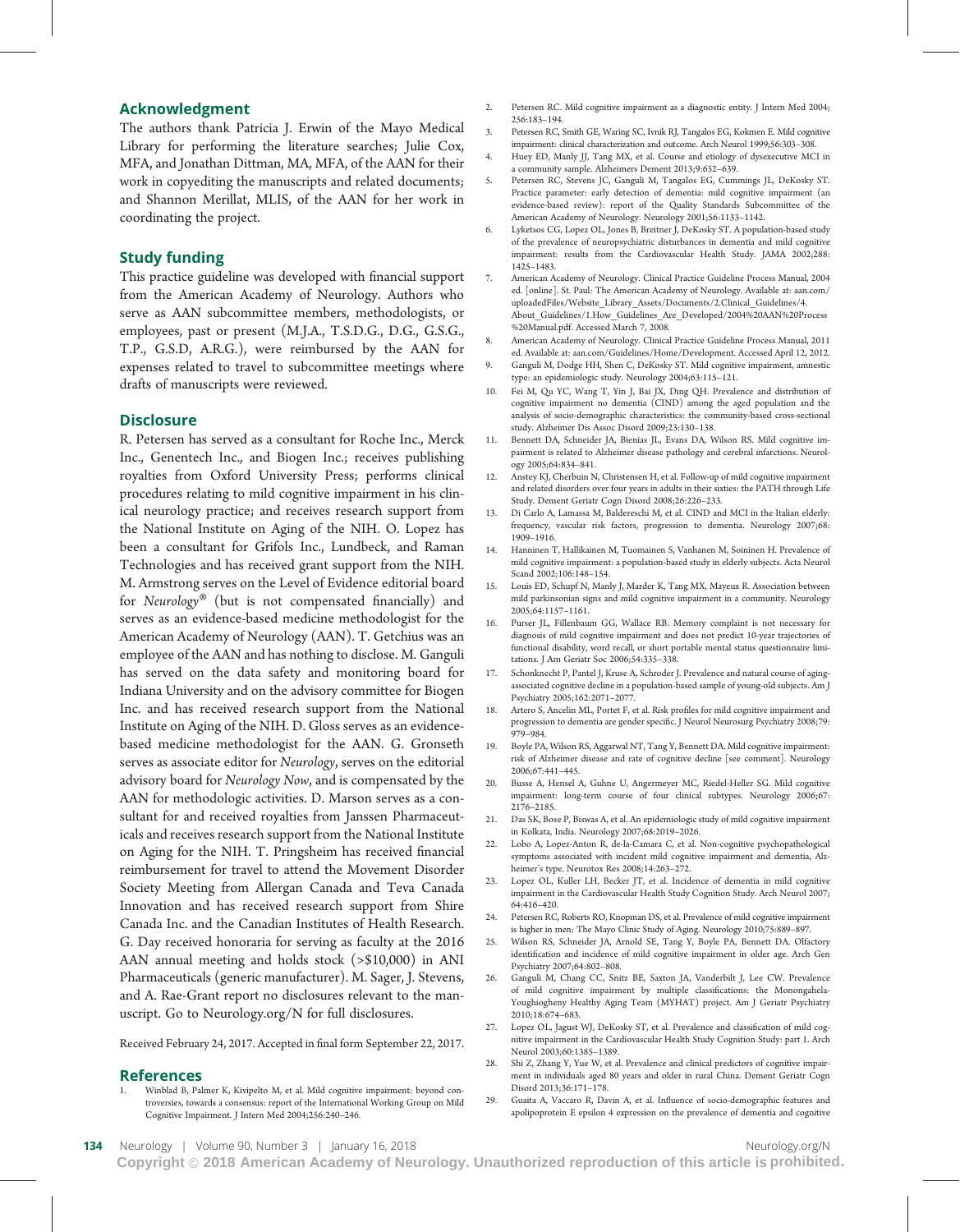impairment in a population of 70-74-year olds: the InveCe.Ab study. Arch Gerontol Geriatr 2015;60:334–343.

- 30. Anttila T, Helkala E, Viitanen M, et al. Alcohol drinking in middle age and subsequent risk of mild cognitive impairment and dementia in old age: a prospective population based study. BMJ 2004;329:539–542.
- 31. Barcelos-Ferreira R, Bottino C. Prevalence of amnestic mild cognitive impairment in depressed and nondepressed elderly Brazilian community residents. Alzheimers Dement 2014;10(suppl):P907.
- 32. De Ronchi D, Palmer K, Pioggiosi P, et al. The combined effect of age, education, and stroke on dementia and cognitive impairment no dementia in the elderly. Dement Geriatr Cogn Disord 2007;24:266–273.
- 33. Ding D, Zhao Q, Guo Q, et al. Prevalence of mild cognitive impairment in an urban community in China: a cross-sectional analysis of the Shanghai Aging Study. Alzheimers Dement 2015;11:300–309.e302.
- 34. Gavrila D, Antunez C, Tormo MJ, et al. Prevalence of dementia and cognitive impairment in Southeastern Spain: the Ariadna study. Acta Neurol Scand 2009;120: 300–307.
- 35. Hilal S, Ikram MK, Saini M, et al. Prevalence of cognitive impairment in Chinese: Epidemiology of Dementia in Singapore study. J Neurol Neurosurg Psychiatry 2013; 84:686–692.
- 36. Kivipelto M, Helkala E, Hanninen T, et al. Midlife vascular risk factors and late-life mild cognitive impairment: a population-based study. Neurology 2001;56:1683–1689.
- 37. Lee SB, Kim KW, Youn JC, et al. Prevalence of mild cognitive impairment and its subtypes are influenced by the application of diagnostic criteria: results from the Korean Longitudinal Study on Health and Aging (KLoSHA). Dement Geriatr Cogn Disord 2009;28:23–29.
- 38. Li X, Ma C, Zhang J, et al; on behalf of the Beijing Ageing Grain Rejuvenation Initiative. Prevalence of and potential risk factors for mild cognitive impairment in community-dwelling residents of Beijing. J Am Geriatr Soc 2013;61:2111–2119.
- 39. Miyamoto M, Kodama C, Kinoshita T, et al. Dementia and mild cognitive impairment among non-responders to a community survey. J Clin Neurosci 2009;16: 270–276.
- 40. Olazaran J, Valenti M, Frades B, et al. The Vallecas Project: a cohort to identify early markers and mechanisms of Alzheimer's disease. Front Aging Neurosci 2015;7:181.

## What's Your Story? Submit a Video to 2018 Neuro Film Festival

Do you have a powerful story about the impacts of brain disease on yourself or a loved one? Are you studying neuroscience in school or considering neurology as a career? Do you want to help raise awareness of and funding for critical brain disease research? Or are you simply fascinated by the wonders of the brain? Share your unique story for the 2018 Neuro Film Festival. Video submission deadline is March 2, 2018. Learn more at NeuroFilmFestival.com.

## Neurology in the Spotlight at 2018 Annual Meeting in Los Angeles

Registration is now open for the totally flexible, dynamic 2018 Annual Meeting. We'll be shining the spotlight on neurology and what you need to excel in your career. Look for the latest science, education, and networking you won't find anywhere else when the biggest names in neurology and neuroscience convene in Los Angeles April 21 through 27. Learn more and register now at AAN.com/view/AM18.

## Neurology.org/N Offers Important Information to Patients and Their Families

The Neurology® Patient Page provides:

- A critical review of ground-breaking discoveries in neurologic research that are written especially for patients and their families
- Up-to-date patient information about many neurologic diseases
- Links to additional information resources for neurologic patients

All Neurology Patient Page articles can be easily downloaded and printed, and may be reproduced to distribute for educational purposes. Click on the 'Patients' link on the home page (Neurology.org/N) for a complete index of Patient Pages.